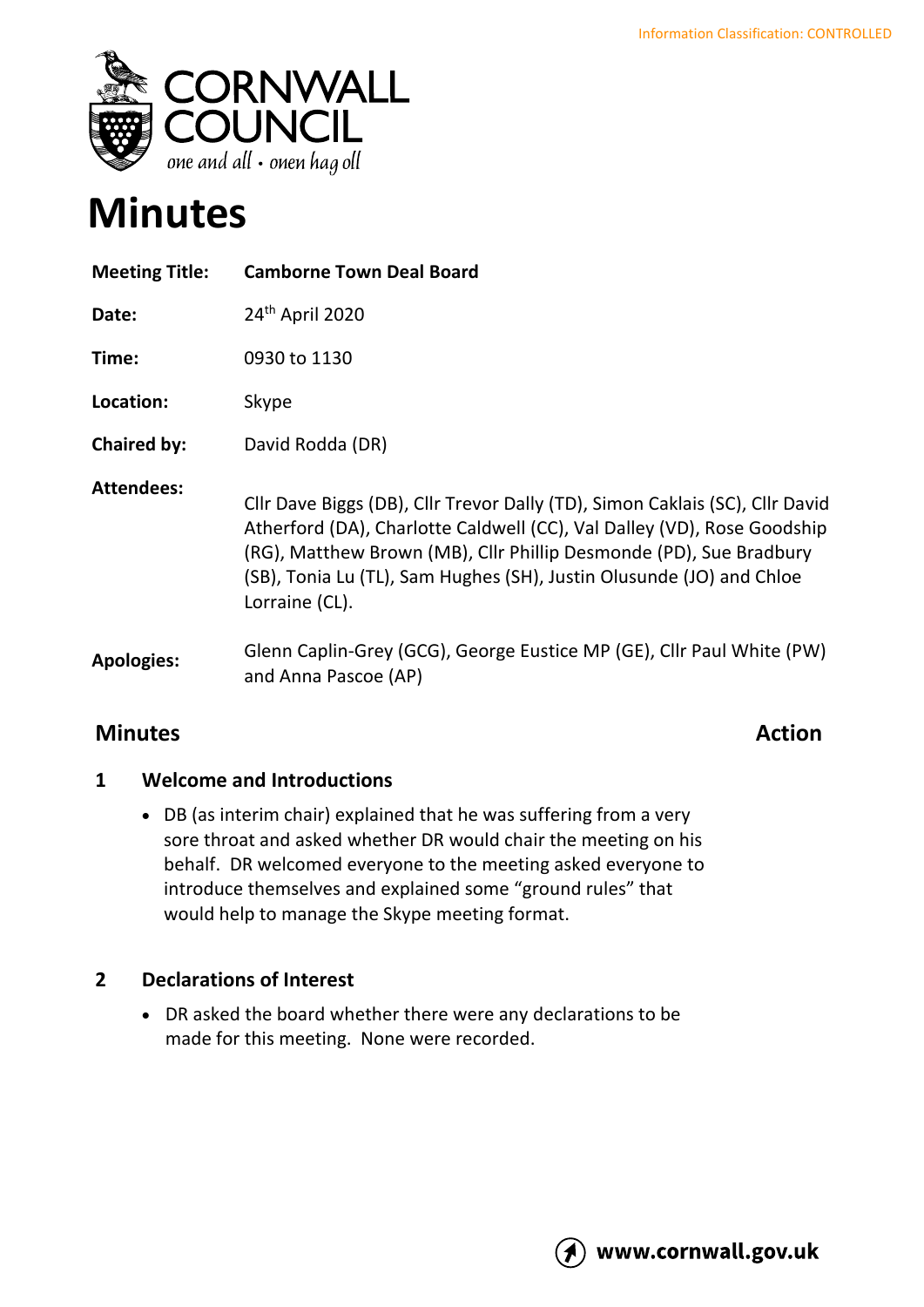**ALL Board** 

### **3 Minutes of the last meeting**

- The minutes of the last meeting were agreed as a true and accurate record of the last meeting.
- The only matter arising related to the need to ensure that the board has representation from at least one business that is trading in the town. DR explained that the terms of reference allows the board to co-opt additional members to fill any skills or knowledge gap and it was felt by all that the addition of another private sector representative would be useful especially if they have direct trading experience in the Town. It was agreed that the Camborne BID would be the best organisation to identify likely candidates and it was agreed that Anna Pascoe would be asked to suggest three candidates for consideration at the next board meeting. **AP**

### **4 Code of Conduct**

- DR introduced the Code of Conduct which after a short discussion was agreed by all.
- DR then requested that board members send him a copy of the signature page electronically to demonstrate their agreement to abide by the code and when the board meets physically again hard copies would be available to sign. The final version of the document will be circulated with the minutes to facilitate this. **Members CL**
- DR also asked board members to complete the register of interest (annex 2 of the document) and return to him asap. **ALL Board Members**

### **5 Terms of reference**

- DR introduced the terms of reference for the board which after a short discussion was agreed by all.
- The final version will be circulated to all with the minutes. **CL**

### **6 Election of Chair and Vice Chair**

- DR outlined a suggested process for electing the chair and vice chair of the board. This would include the following steps:
	- o A nomination form would be circulated to members seeking a proposer and a seconder for each nominee
	- o Once these had been received DR would contact the nominees to ascertain whether they wished to stand and if they did to request a short "pen picture" that could be sent out with the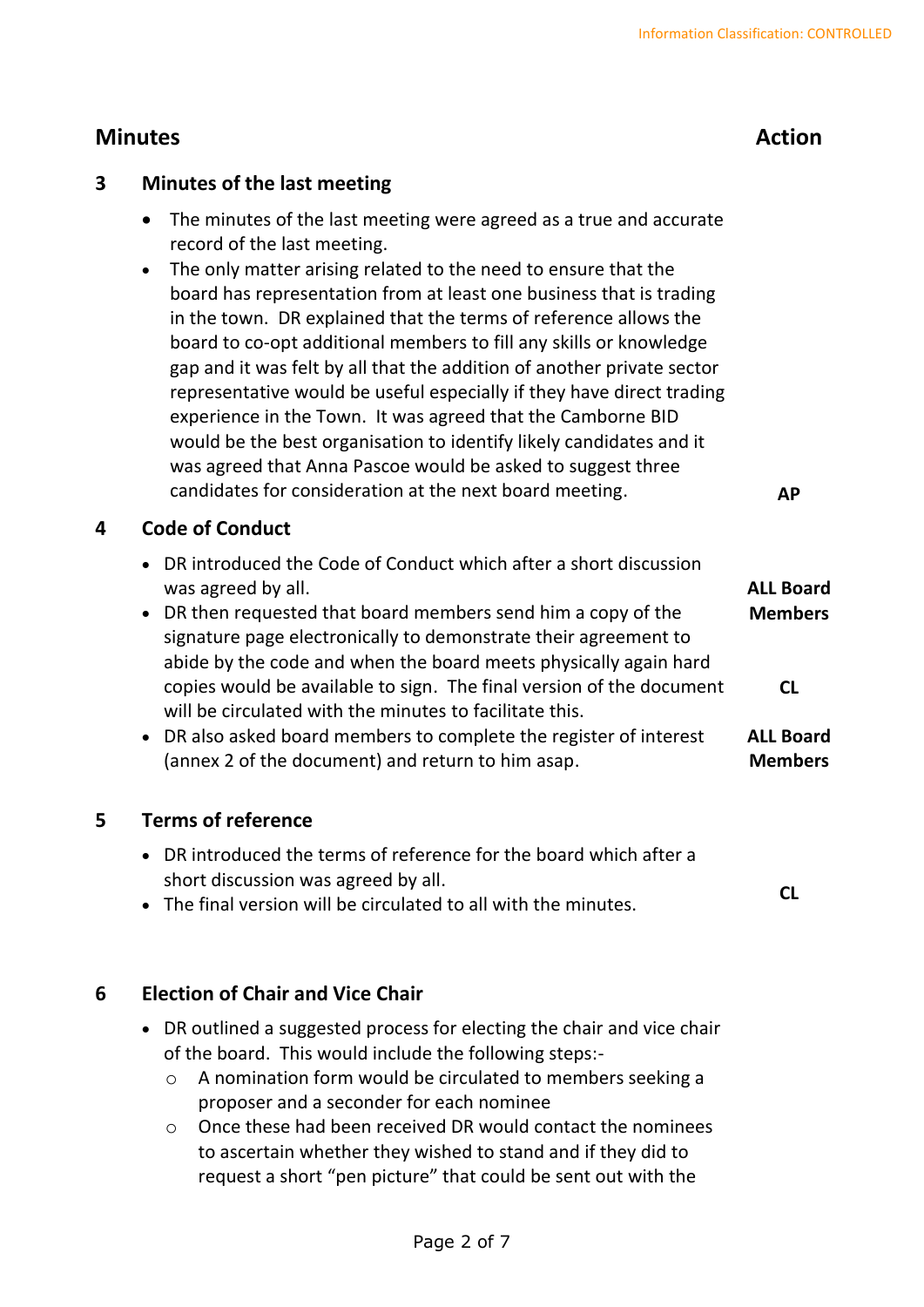voting form.

- o Circulate a voting form to members so that they could cast their vote for the chair and vice chair
- o Returned voting forms would counted by DR with the result being communicated to the board at the next meeting.
- The process was agreed by the board and it was agreed that DR should expedite the process asap.

### **7 Update on the Town Deal Lead for Camborne**

- DR informed the board that the process of appointing the lead for Camborne and that Chloe Lorraine started in post on the  $17<sup>th</sup>$  of April.
- Chloe introduced herself to the board, outlined her background and said that she was looking forward to working with the board to maximise the benefit of the Towns Fund opportunity.
- Chloe was welcomed by all.
- DR also explained that whilst currently he is leading the Towns Fund work for Cornwall Council and is line managing the four Town Deal leads this is only because the post of "Place Shaping and Regeneration Manager" within the Economic Growth Service is currently vacant. The service is in the process of recruiting to this post and once in place the Towns Fund work would transfer to them. In the interim DR would stay involved and handover to the new postholder as soon as they are in post.
- PD asked a question about how areas around Pool could benefit from Chloe's work. DR explained that the scope of the Town Deal Lead is restricted to the coverage map and projects that are eligible/form part of the Town Investment Plan. Therefore for Pool only the area within the red line detailed in annex 1 of the terms of reference are in scope and that she cannot work on any projects that are not part of the Town Investment plan.

#### **8 Update on the Towns Fund**

- DR informed the board that:
	- o The Camborne Town Boundary has been changed slightly and this had been agreed with MHCLG and would be circulated to all for information.
	- o Further detailed guidance has yet to be issued by MHCLG but it has been confirmed that the Towns Fund is not going to be repurposed as immediate Covid 19 support funding.

**DR**

**CL**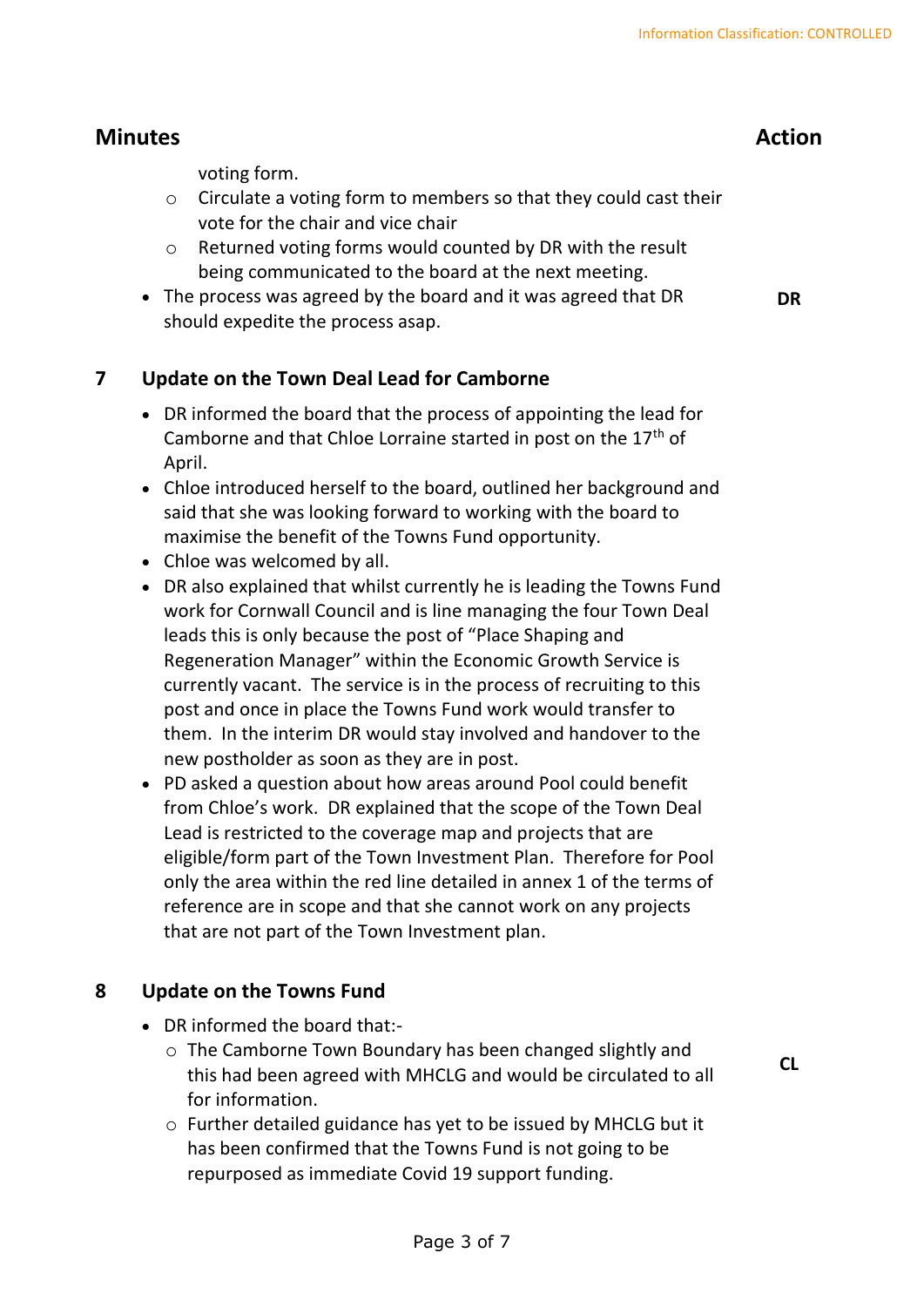- o It is likely that the Covid 19 outbreak will inform how the Towns Fund can be used as part of the medium term recovery phase of Government support and is therefore still an agreed policy priority.
- o Timescales are likely to slip as many staff in MHCLG have been moved across to immediate Covid 19 duties. The advice is to carry on working to the agreed timescales and submit the TIP when ready
- A question was asked about whether there was a conflict of interest for CL as she is only working part time on the Towns Fund work whilst also working on other CC projects in other towns. DR responded that the only potential conflict was demands on CL's time as the Camborne Town Deal money can only be spent in the coverage area of the Camborne Town Deal Board. There is no risk that a project in another town could access the budget allocated for Camborne. In terms of time DR will work with CL to ensure that the peaks and troughs of workloads would be managed and assured the board that they would get the entirety of the 0.5FTE post allocated to them.
- DR confirmed that at this stage there is no further detail on eligibility of projects but stated that he would circulate it as soon as it became available.
- A question was asked about whether it is possible to collaborate with other Towns in Cornwall that are bidding for Towns Fund support. DR responded that the guidance does allow Towns located near each other to work together on projects that are mutually beneficial to both Towns. In addition, it is highly likely (and desirable) to jointly procure outside contractors where necessary in order to achieve best value.
- A question was asked about the capacity funding budget which DR said he would cover under a different agenda item.
- In order to help those new to the board it was requested that DR circulate the "readiness checklist" that was submitted to Government in December 2019. DR said he would circulate this with the minutes but stressed that this should be viewed as a "point in time" and that even if a project is listed in the checklist that it does not guarantee that it would be included in the Town Investment Plan. Equally if a project is not listed in the checklist it does not mean that it cannot be added at a later date.

**DR**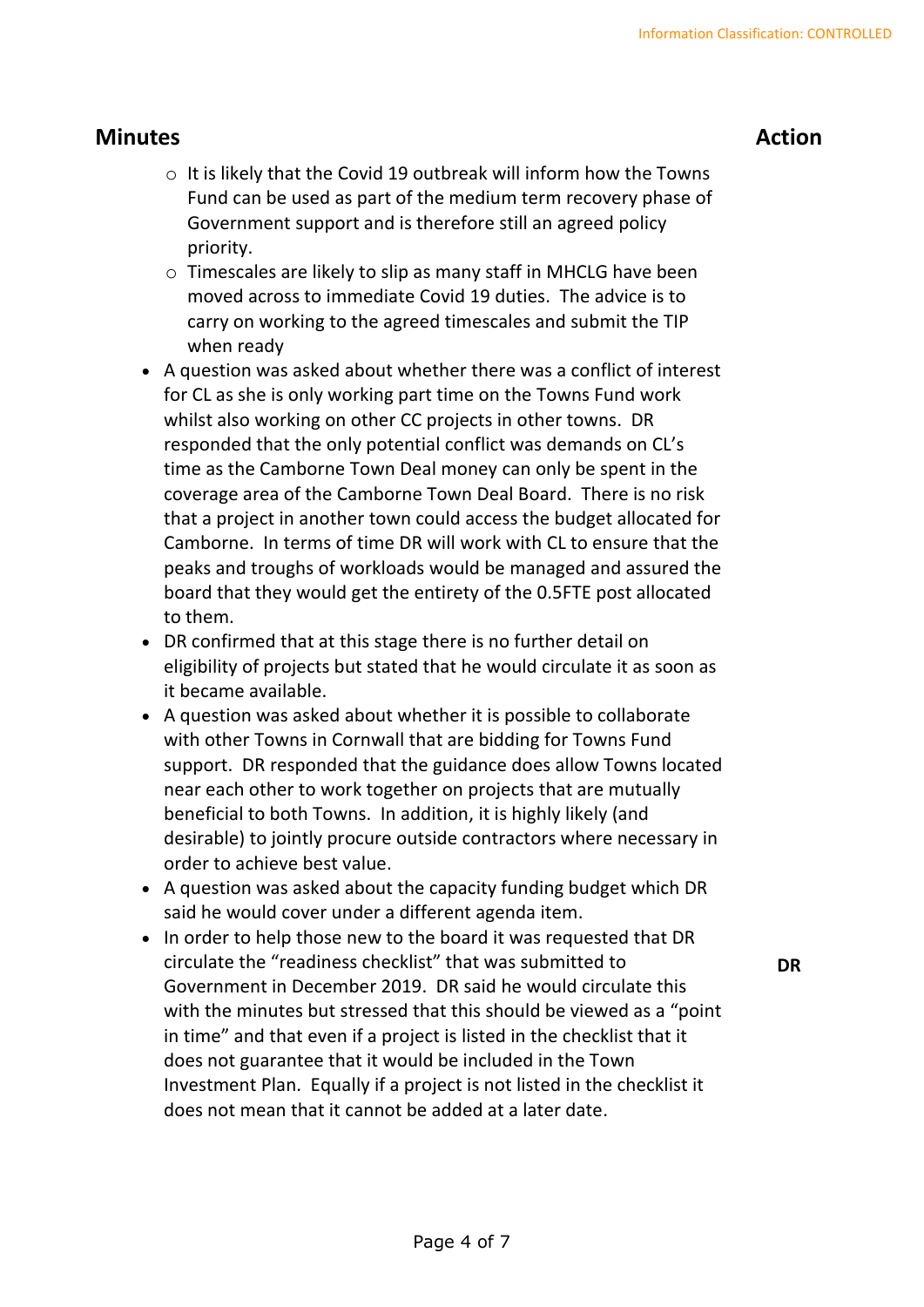### **9 2020 Workplan**

- CL talked the board through her proposed workplan (that had been circulated prior to the meeting) which detailed the key aspects of the task and the timescales involved.
- It was noted that given the short timescale to complete the work it was likely that some sub-groups would need to be formed to work on some key items, such as the Vision for the Investment Plan, the Communications /engagement activity and the Method of Prioritising the Projects. DR noted that a sub-group had been formed in Penzance to complete the prioritising activity and this work could be shared with us.
- The board were in general agreement with the workplan but asked for the following:
	- a) Dates of future board meetings to be inserted and set from the start
	- b) Work to begin on project identification and prioritisation as soon as possible with the suggestion that a sub group could be set up to look at this. CL stated that she had already begun this process and would pull together a briefing note for the board on projects she had identified to date for consideration at the next meeting, noting of course that this would be an iterative document that changes as projects are identified.
	- c) A central repository for papers would be useful and would help the work of the board. Various options were discussed but CL confirmed that as CC cannot access many of the options we would be using Sharepoint and that she was in the process of setting up a Sharepoint site for the Camborne Town Deal Board. Details with individual links for access to folders will be circulated when it is live.
	- JO asked whether ESIF funded projects could be used as cofunding as there have been some at the College. DR confirmed that he was hopeful that they could but that he could not be certain until the guidance was issued. JO to send details of spend within the plan area in the last two years and for the next 4 years.

**CL**

**JO**

**CL**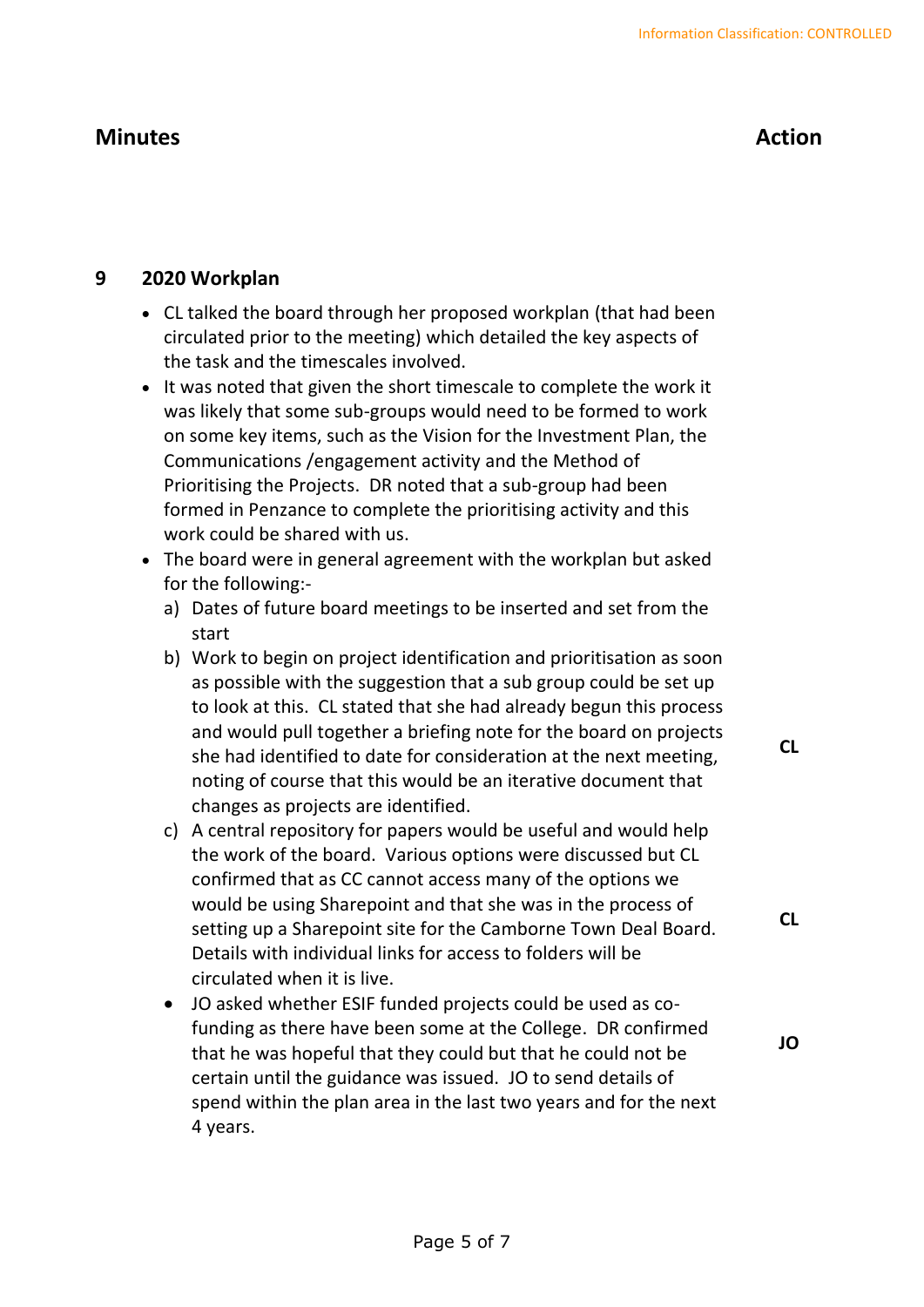### **11 Communication Plan and Budget**

- DR outlined the need for the board to publicise its membership, coverage area and details of how it intends to undertake the process of developing the Town Investment Plan for Camborne. It was agreed that any press release should wait until the chair and vice chair have been identified.
- CL noted that we would need to publish the agendas and meetings of the meetings so they are publicly available. It was suggested that this should be at a location that is NOT on the CC website and suggestions of other locations would be welcome.
- DR/CL agreed to bring a more detailed comms plan and a draft press release back to the next meeting of the board.
- The broad allocation of the capacity fund budget was also agreed with more detail required as we progress through the process.
- A question was asked about whether local contractors could be used for any external work. DR stated that as Cornwall Council is acting as the lead Council that CL would have to follow CC procurement rules. This was challenged by PD but as CC procurement rules allow for work to be procured openly local contractors could bid through that process.

He also confirmed that the "framework" system used by Cornwall Council (in short an approved list of contractors) would only be used where it delivered best value. CL will report planned expenditure at each board meeting and so would also detail the suggested procurement route to be used.

DR also confirmed that in some cases other organisations (the BID or the Town Council) may wish to lead a particular piece of work and if this was the case they could follow their own procurement rules and the funds would be transferred to them by CC. He also confirmed that it would not be possible for the board to directly appoint any external contractor without following a robust and open procurement process.

- **9 AOB**
	- TL asked for more detail about the process for electing the chair and vice chair. DR outlined the proposed process and said that he would start this as soon as possible.
	- TL also asked how projects can be identified for inclusion in the

**DR/CL**